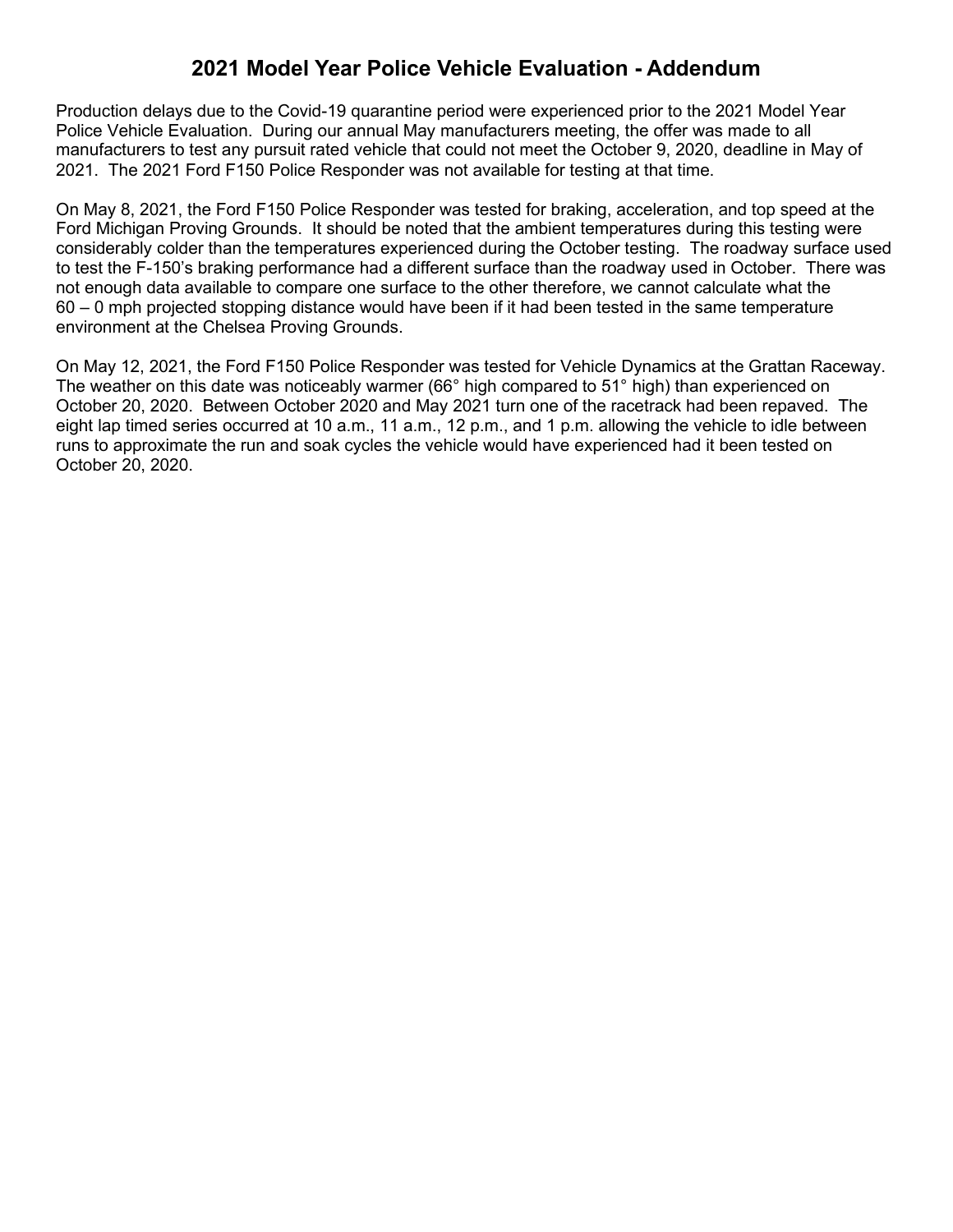# **Ford F150 Police Responder**





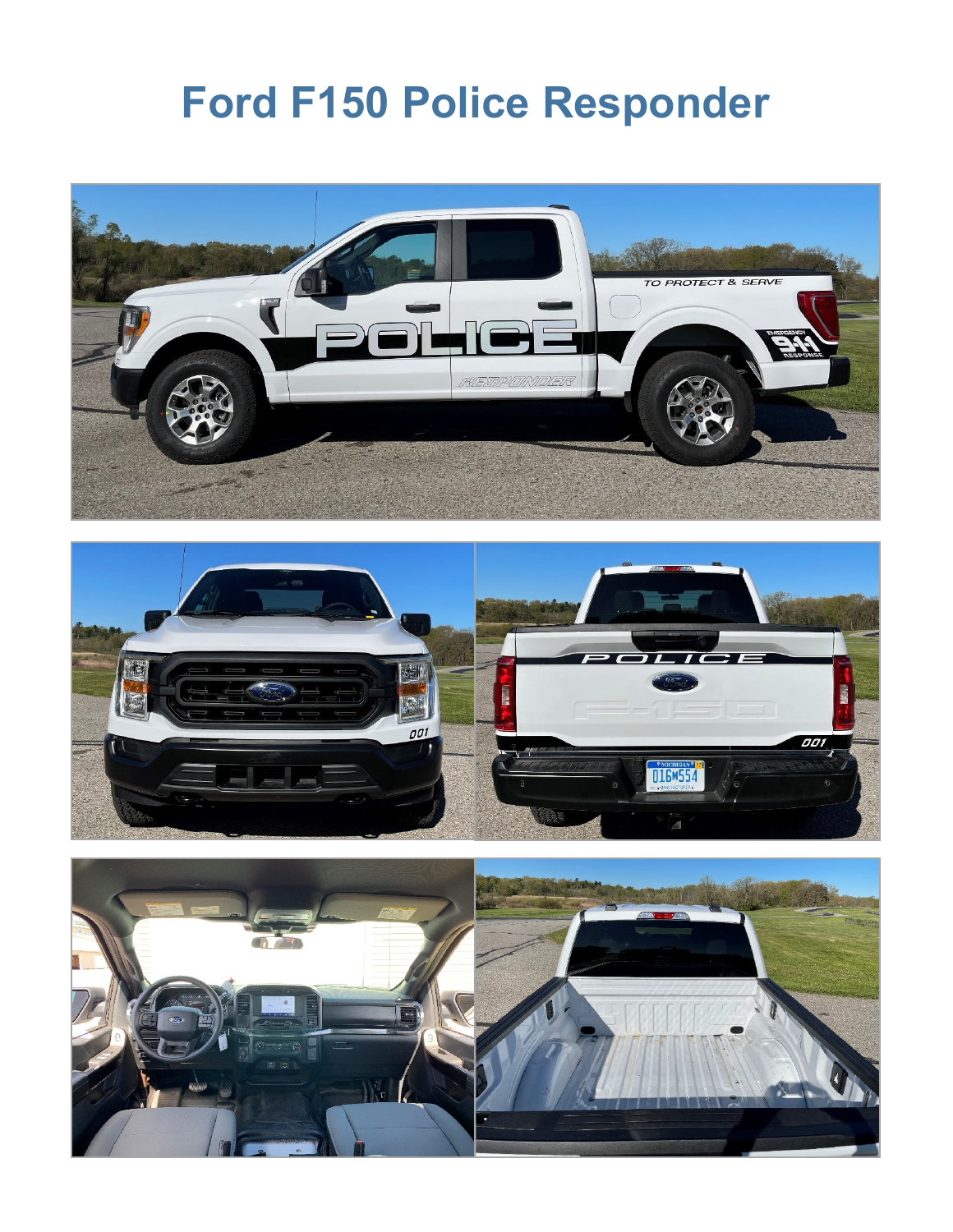| <b>MAKE &amp; MODEL</b>                         | 2021 Ford F-150 Police Responder                                   |  |  |  |  |
|-------------------------------------------------|--------------------------------------------------------------------|--|--|--|--|
| <b>SALES CODE</b>                               | W <sub>1</sub> P                                                   |  |  |  |  |
| <b>POWERTRAIN INFORMATION</b>                   |                                                                    |  |  |  |  |
| <b>CUBIC INCHES</b>                             | 213                                                                |  |  |  |  |
| <b>LITERS</b>                                   | 3.5L                                                               |  |  |  |  |
| <b>DRIVE SYSTEM</b>                             | <b>Four Wheel Drive</b>                                            |  |  |  |  |
| <b>HORSEPOWER</b>                               | 400 HP                                                             |  |  |  |  |
| <b>TORQUE</b>                                   | 500 ft./lbs.                                                       |  |  |  |  |
| <b>ALTERNATOR</b>                               | <b>240 AMP</b>                                                     |  |  |  |  |
| <b>BATTERY</b>                                  | 800 CCA                                                            |  |  |  |  |
| <b>TRANSMISSION</b>                             | 10-Speed SelectShift Automatic                                     |  |  |  |  |
| <b>AXLE RATIO</b>                               | 3.31:1                                                             |  |  |  |  |
| <b>TURNING RADIUS</b>                           | 47.8 ft.                                                           |  |  |  |  |
| TIRE SIZE, LOAD & SPEED RATING                  | LT265/70R18 113H                                                   |  |  |  |  |
| <b>GROUND CLEARANCE, MINIMUM</b>                | 9.4 inches                                                         |  |  |  |  |
| <b>BRAKE SYSTEM</b>                             | 4-wheel vented disc ABS with electronically controlled brake boost |  |  |  |  |
| <b>FUEL CAPACITY</b><br>26 Gallons/98 Liters    |                                                                    |  |  |  |  |
|                                                 |                                                                    |  |  |  |  |
|                                                 | <b>GENERAL MEASUREMENTS</b>                                        |  |  |  |  |
| <b>WHEELBASE</b>                                | 145.4 inches                                                       |  |  |  |  |
| <b>LENGTH</b>                                   | 231.7 inches                                                       |  |  |  |  |
| <b>CURB WEIGHT</b>                              | 5016 lbs.                                                          |  |  |  |  |
| <b>GVWR</b>                                     | 7050 lbs.                                                          |  |  |  |  |
| <b>HEIGHT</b>                                   | 77.2 inches                                                        |  |  |  |  |
|                                                 | <b>INTERIOR VOLUME</b>                                             |  |  |  |  |
| <b>FRONT</b>                                    | 79.9 cu. ft.                                                       |  |  |  |  |
| <b>REAR</b>                                     | 52.0 cu. ft.                                                       |  |  |  |  |
| <b>COMBINED</b>                                 | 131.9 cu. ft.                                                      |  |  |  |  |
| <b>TRUNK</b><br><b>MAXIMUM PAYLOAD CAPACITY</b> | 52.8 cu. ft.                                                       |  |  |  |  |
| (INCLUDING PASSENGERS)                          | 2030 lbs.                                                          |  |  |  |  |
|                                                 | <b>EPA MILEAGE EST. (MPG)</b>                                      |  |  |  |  |
| <b>CITY</b>                                     | <b>TBD</b>                                                         |  |  |  |  |
| <b>HIGHWAY</b>                                  | <b>TBD</b><br><b>TBD</b>                                           |  |  |  |  |

#### **MANUFACTURER VEHICLE HIGHLIGHTS**

#### **NEW FEATURES:**

The all-new 2021 Ford F-150 Police Responder® continues to be the only pursuit-rated pickup truck on the market and combines on-road pursuit performance with Built Ford Tough off-road capability. The F-150 Police Responder increases top speed to 120 mph and offers a new torque-on-demand 4x4 transfer case with a new "4-auto" mode that features "set it and forget it" capability. Optional Police Engine Idle feature permits officers to quickly remove the key from the ignition and exit the vehicle, while allowing the vehicle to remain securely idling to support lights, sirens, and other on-board equipment.

#### **SAFETY:**

- Standard built-in steel intrusion plates in front seat backs
- Rear View Camera with Dynamic Hitch Assist
- Available Pre-Collision Assist with Automatic Emergency Braking (includes Law Enforcement temporary disable switch)
- Available BLIS (Blind Spot Information System) with Cross-traffic Alert

#### **DURABILITY:**

- Standard FX4 Off-Road package featuring off-road tuned shocks, underbody skid plates and electronic locking rear axle
- Severe duty brake pads and brake calipers
- Police-grade heavy-duty cloth front seats

#### **PERFORMANCE:**

- Standard 3.5L EcoBoost® engine generating 400 horsepower and 500 lb.-ft. of torque
- Improved 120 mph top speed
- Most payload (2,030 lbs.), standard towing (7,000 lbs.) and optional towing (11,200 lbs.) of any pursuit-rated police vehicle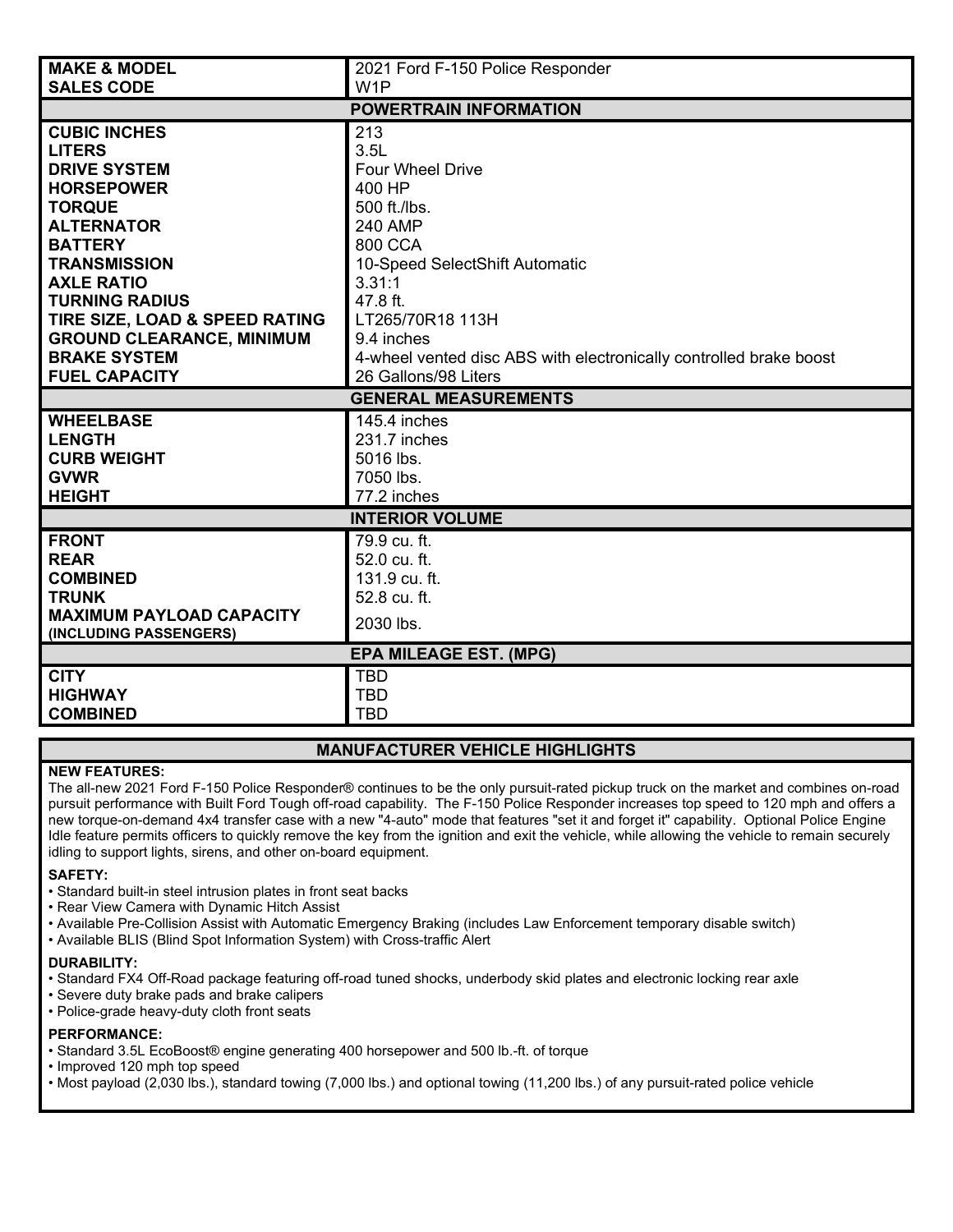# **Acceleration and Top Speed**

# **Ford F150 Police Responder**

|                                                     | <b>BEGINNING TIME: 10:40 a.m.</b> |             |              | <b>TEMPERATURE: 41°F</b>           |             |                                                        |
|-----------------------------------------------------|-----------------------------------|-------------|--------------|------------------------------------|-------------|--------------------------------------------------------|
|                                                     | <b>WIND VELOCITY: 8 mph</b>       |             |              | <b>WIND DIRECTION: 312°</b>        |             |                                                        |
|                                                     | <b>SPEEDS</b>                     | <b>RUN1</b> | <b>RUN 2</b> | <b>RUN3</b>                        | <b>RUN4</b> | <b>AVERAGE</b><br>(seconds)                            |
|                                                     | $0 - 60$                          | 5.42        | 5.38         | 5.42                               | 5.39        | 5.40                                                   |
|                                                     | $0 - 80$                          | 8.57        | 8.43         | 8.60                               | 8.49        | 8.52                                                   |
|                                                     | $0 - 100$                         | 13.28       | 12.74        | 13.40                              | 12.92       | 13.09                                                  |
| <b>AVERAGE DISTANCE TO REACH 100 MPH: 0.23 mile</b> |                                   |             |              |                                    |             | <b>AVERAGE DISTANCE TO REACH 120 MPH: 0.51 mile</b>    |
|                                                     |                                   |             |              | <b>TOP SPEED ATTAINED: 120 mph</b> |             |                                                        |
| RUN FOUR DISTANCE TO REACH TOP SPEED: 0.49 mile     |                                   |             |              |                                    |             | <b>RUN FOUR TIME TO REACH TOP SPEED: 21.46 seconds</b> |

# **Vehicle Dynamics**

# **Ford F150 Police Responder**

| <b>Vehicle</b>              | <b>Drivers</b>                                                   | Lap 1    | Lap <sub>2</sub> | Lap <sub>3</sub> | Lap <sub>4</sub> | Lap 5                                                               | Average  |
|-----------------------------|------------------------------------------------------------------|----------|------------------|------------------|------------------|---------------------------------------------------------------------|----------|
|                             | DARLINGTON 01:38.26 01:38.13 01:38.63 01:38.22 01:38.72 01:38.39 |          |                  |                  |                  |                                                                     |          |
| Ford F-150 Police Responder | <b>MERCER</b>                                                    |          |                  |                  |                  | │ 01:37.35 ┃ 01:37.70 ┃ 01:37.62 ┃ 01:37.70 ┃ 01:37.61 ┃ 01:37.66 ┃ |          |
|                             | <b>AGEMA</b>                                                     |          |                  |                  |                  | 01:38.10   01:38.31   01:38.42   01:38.06   01:38.38   01:38.25     |          |
|                             | <b>MCCARTHY</b>                                                  | 01:37.87 |                  |                  |                  | 01:37.80    01:37.97    01:37.90    01:37.78    01:37.86            |          |
| <b>IOVERALL AVERAGE</b>     |                                                                  |          |                  |                  |                  |                                                                     | 01:38.04 |